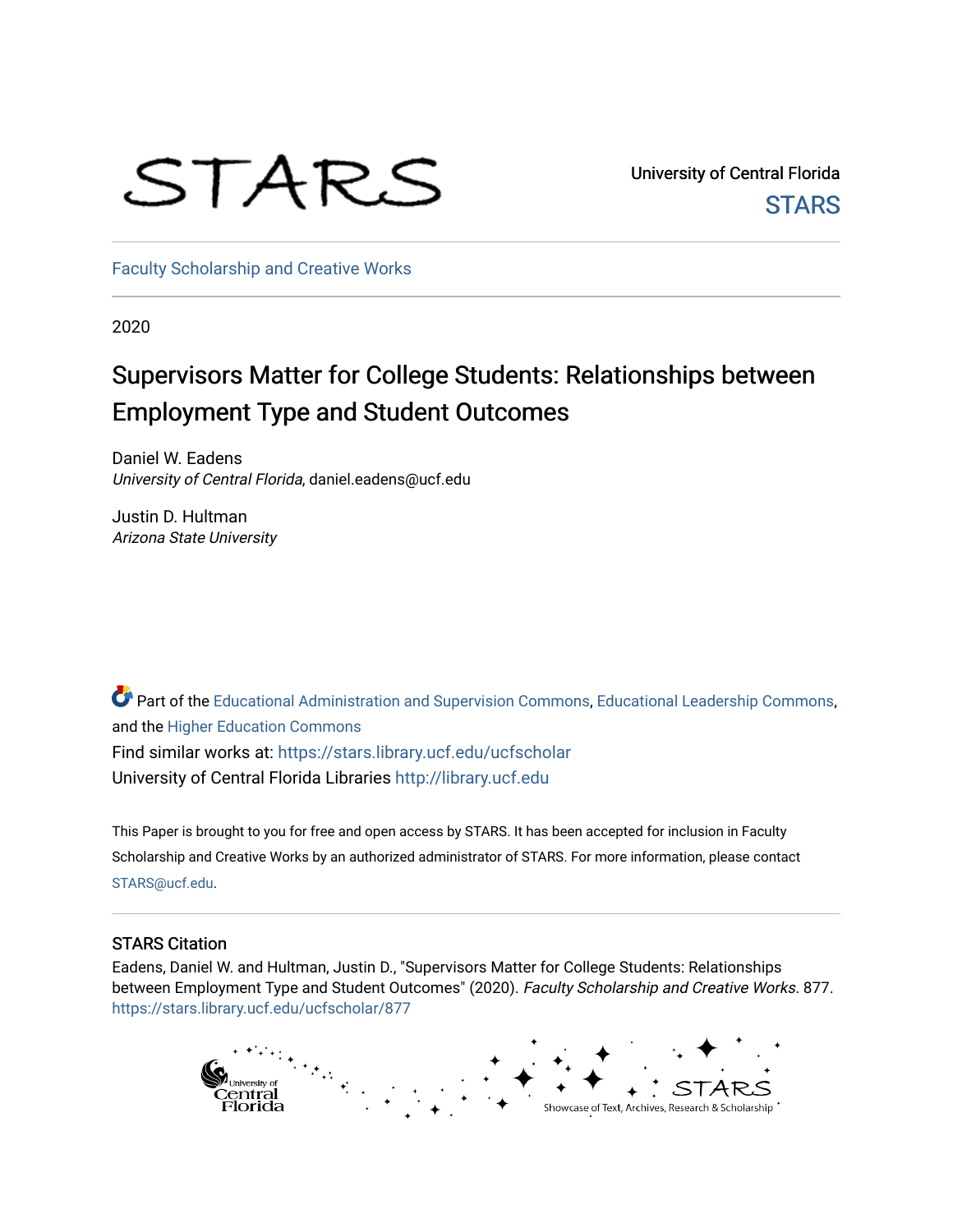### **Supervisors Matter for College Students: Relationships between Employment Type and Student Outcomes**

**Justin D. Hultman, Arizona State University**

**Daniel W. Eadens, University of Central Florida**

#### **Abstract**

Although student persistence is an important metric for higher education administrators and working while attending school is pervasive among those who attend college, the extent to which work supervisors may impact students while attending college through interactions is underexplored. This study examines the relationship between supervisor interactions and student outcomes in relation to type of employment, academic persistence, and competencies. The literature review indicates the relationship between type of employment and academic persistence is important and interactions may provide useful benefits. However, interactions within the type of employment experience is lesser known. The study site for this research is Alpha University (Alpha) (pseudonym). Alpha is a large, public, research university in the western United States. This study draws from a pre-existing dataset that uses two data sources: responses from the 2016 Alpha Student Employment Survey (ASES), and student records. Type of employment data come from the survey, and student records provide demographic and academic persistence data. The sample is limited to degree-seeking, non-online undergraduates enrolled at Alpha in fall 2016 who were employed, whose primary institution affiliation is not employee, are not post-baccalaureate students, and have one job (n=1,434). Data are analyzed using logistic regression with interaction effect for the first research question, dominance analysis for the second research question, and logistic regression for the third research question.

#### **Keywords: Academic Persistence, Student Employment, Supervisor Interactions**

#### **Introduction**

A recent survey conducted by the National Center for Education Statistics (NCES, 2012) suggested employers are seeking undergraduate talent that values work experience beyond academic achievement, including competencies like leadership, teamwork, communication, problem-solving, and work ethic. Working while attending college is a pervasive part of the undergraduate experience with 43% of full-time students and 78% of part-time students employed in 2015 (NCES, 2017). With academic persistence seen as an early indicator for graduation (Kezar, 2014; Logan, Hughes, & Logan, 2016; Perna, Cooper, & Li, 2006), it is important to examine the relationship between type of employment and academic persistence.

Academic persistence, or the willingness of a student to continue despite challenges and obstacles encountered, is a critical issue concerning graduation rates at universities nationwide (Perna et al., 2006). Yet, college affordability may undermine persistence. According to College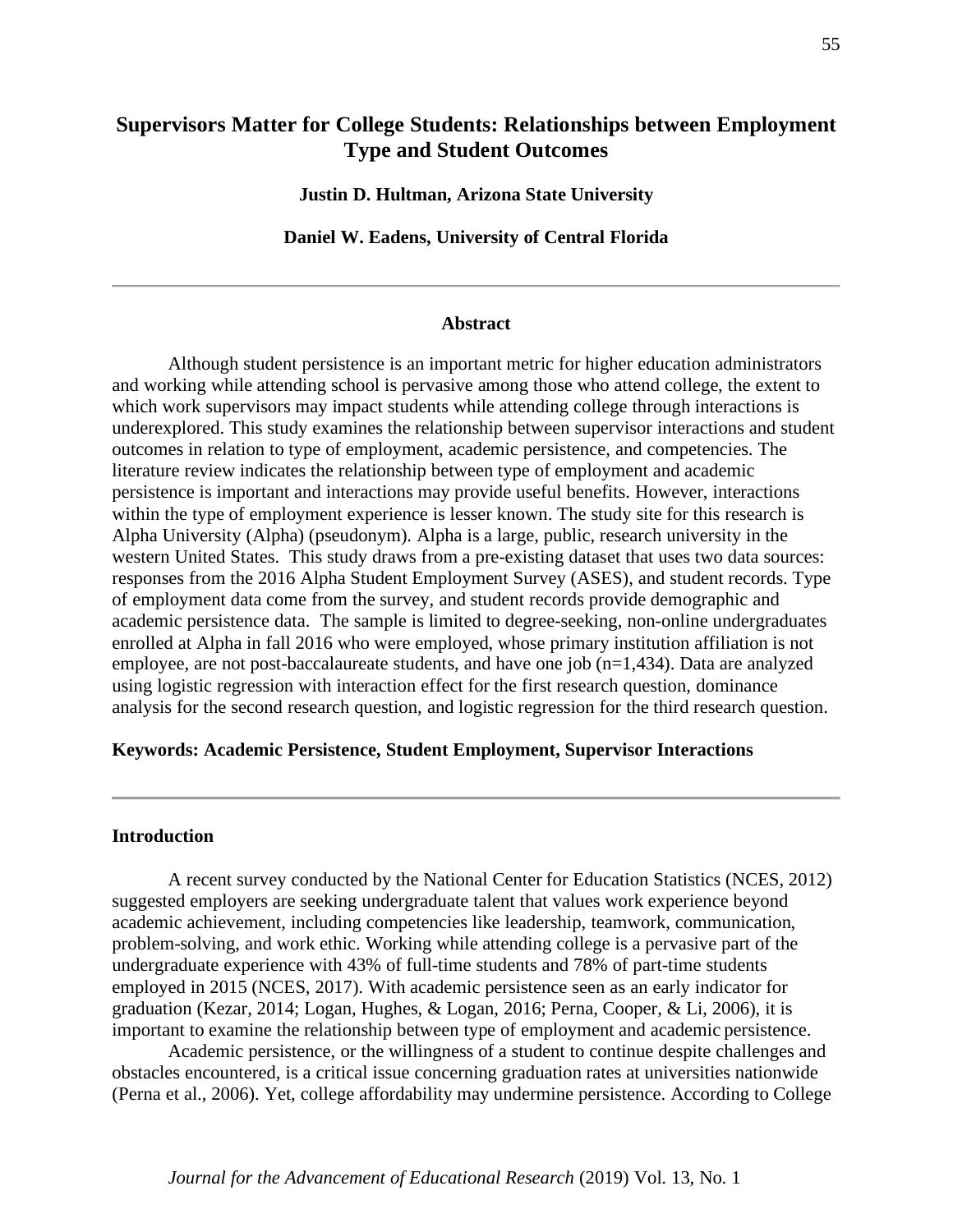Data (n.d.), the average cost of tuition and fees for the 2017-2018 year is \$9,970 for residents at public colleges, and \$25,620 for out-of-state residents attending public universities, with costs projected to rise each successive year (Lewis, 2008; Logan et al., 2016). Today's students experience higher costs with college attendance (Robb, Moody, & Abdel-Ghany, 2012), they also experience rising student loan debt (Bozick, 2007). One strategy student's use to make college more affordable is to work while in college.

Working may have positive and negative impacts on the undergraduate student experience. Working while attending college has increased over previous decades (Davis, 2012; Logan et al., 2016; Stern & Nakata, 1991), as has working longer hours (Broton, Goldrick-Rab, & Benson, 2016; Grant, Hawkins, Hawkins, & Smith, 2005), and multiple jobs (Beeson & Wessel, 2002; King & Bannon, 2002). Supervisors can play a vital role in the academic and professional development of students who work (Docherty, Gullan, & Phillips, 2018). Therefore, it is critical to examine the working learner experience.

This study advances knowledge about working while in college, supervisor interactions, and student outcomes (persistence and competencies employers seek from college graduates). On one hand, employment encourages students to develop leadership (Astin, 1993, 1999), civicmindedness (Barnhardt, Trolian, An, Rossmann, & Morgan, 2019), creativity (Astin, 1993, 1999), self-efficacy (Broadbridge & Swanson, 2005), professional skills (Salisbury, Pascarella, Padgett, & Blaich, 2012), and academic growth (Nunez & Sansone, 2016). On the other hand, employment offers supervisors the opportunity to interact with individual students through the multifaceted combination of academics (Perna, 2010) and professional skills (Lewis, 2008).

Studies on the relationship between type of employment and academic persistence were mixed, with working while in college viewed as positive (Beeson & Wessel, 2002; Furr & Elling, 2000; Huie, Winsler, & Kitsantas, 2014) negative (Attewell, Heil, & Reisel, 2011; Bozick, 2007; Di, 1996; Grant et al., 2005; Perna, 2010), neutral (High, 1999; Pascarella & Terenzini, 2005), or as having curvilinear (Perna et al., 2006) impacts related to academic persistence and graduation. Findings indicated that limited employment contributes to student success (Lewis, 2008) and the undergraduate engagement process (Astin, 1993, 1999; Salisbury et al., 2012); however, only a relative handful of studies have examined supervisor interactions (Docherty et al., 2018) and student outcomes (Schreiner et al., 2011). Thus, this study addresses supervisor interactions, academic persistence, and competencies employers seek among students working while in college.

#### **Global Learner Framework**

The realities for today's undergraduate students, who are being challenged to prepare for the demands of the global workforce academically and professionally, shape their experiences and outcomes. Validation (Rendón, 1994) and change agency (Kezar, 2014) theory are synthesized into a framework for understanding the relationship between type of employment, supervisor mentoring, and student outcomes.

**Global higher education market.** While many postsecondary institutions have consistently articulated democratic and civil goals, less attention has been given to preparing leaders for the global economy (Manathunga, 2007). With increased globalization and marketization, universities and colleges have responded by focusing on global learning and the influence of neoliberalism (Cole, 2017). Whereas global learning is concerned with the intersectionality between people and places throughout the world (Standish, 2012), neoliberalism is a governmental agenda dictated by self-discipline, competition, and individualism which operates under the false appearance of autonomy, when it actually serves the global market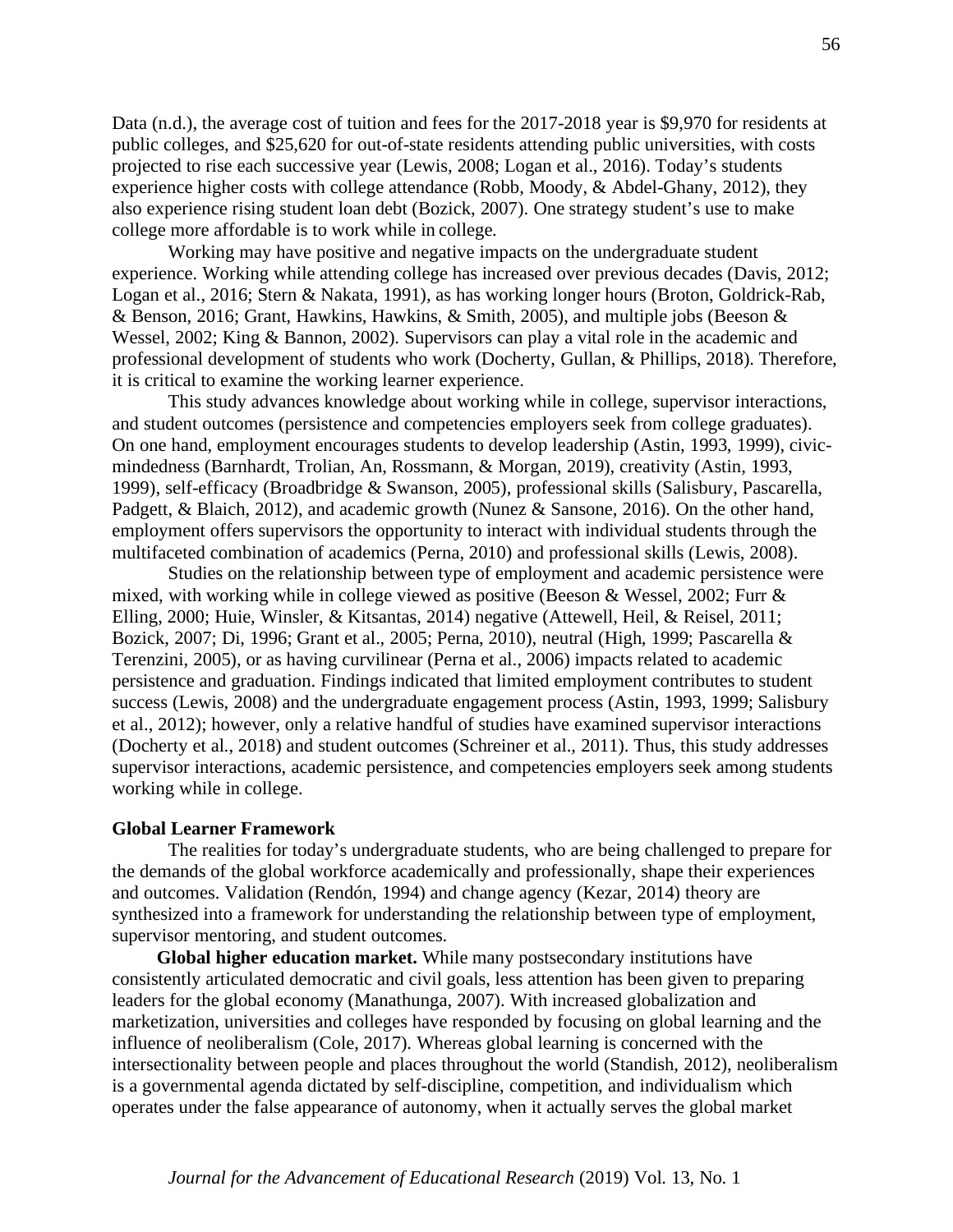(Manathunga, 2007). As the relationship between academia and the marketplace has become increasingly connected through globalization, a new context has been framed regarding the importance of educating globally and culturally competent students for future workforce preparation (Manathunga, 2007). With rising tuition, declining state support, and an increase in for-profit and online markets, higher education has adopted corporate strategies to maintain survival in a competitive economic environment (Kezar, 2014; Manathunga, 2007).

#### **Literature Review**

This study included a comprehensive literature review on the relationship between undergraduate type of employment, academic persistence, and supervisor interaction practices. The literature review was grounded in validation theory (Rendón, 1994), and change agency theory, (Kezar, 2014) which together provide a model for higher education to help prepare students for 21st century employment. The literature review concludes by identifying the gap on the relationship between supervisor interactions and outcomes.

#### **Problem**

Working while attending college may be related to leaving without a degree (Attewell et al., 2011; Bozick, 2007), it may also provide many potential benefits, including the development of leadership skills (Astin, 1993, 1999), civic-mindedness (Barnhardt et al., 2019), creativity (Astin, 1993, 1999), self-efficacy (Broadbridge & Swanson, 2005) professional skills (Salisbury et al., 2012) and academic growth (Nunez & Sansone, 2016). Still, it may also have a detrimental impact on academic persistence (Astin, 1993, 1999) and academic performance (Di, 1996; Logan et al., 2016), reduced involvement in campus events (Callender, 2008), isolation from peers (Warren, 2002), and weakened faculty/student relationships (Astin, 1993, 1999). Academic performance in this study is used to evaluate the academic progress of students—GPA (Astin, 1993, 1999). In any case, the relationship between working while in college and academic persistence deserves further attention. In particular, the relationship amongst type of employment, supervisor interactions, and student outcomes is underexplored and unsettled.

#### **Theory**

Astin (1993, 1999) found that working a limited number of hours on-campus improved the college experience for undergraduates and contributed positively to academic persistence, confidence, awareness of campus resources, and student life. The opposite is also true of students who work too many hours while attending school, decreasing academic persistence, reducing campus involvement with peers, and diminishing faculty relationships (Furr & Elling, 2000). Recent literate has suggested that student employment has a curvilinear effect (Perna et al., 2006), positing that as one variable increases, another decreases, making this complex relationship difficult to identify. Therefore, it is important to address not only academic persistence research, but also the indirect relationship to competencies employers seek because skills learned on the job are potentially transferable to future employment after graduation.

Type of employment and competencies are related to professional outcomes for higher education institutions (Kezar, 2014) and business (Troschitz, 2017). As the relationship between academia and the marketplace has become increasingly connected through globalization, a new context has been framed regarding the importance of educating globally and culturally competent students for future workforce preparation (Manathunga, 2007). Therefore, examining the relationship between working students and supervisors is very timely and important to this continuum, especially in terms of validating academic and job-related student success.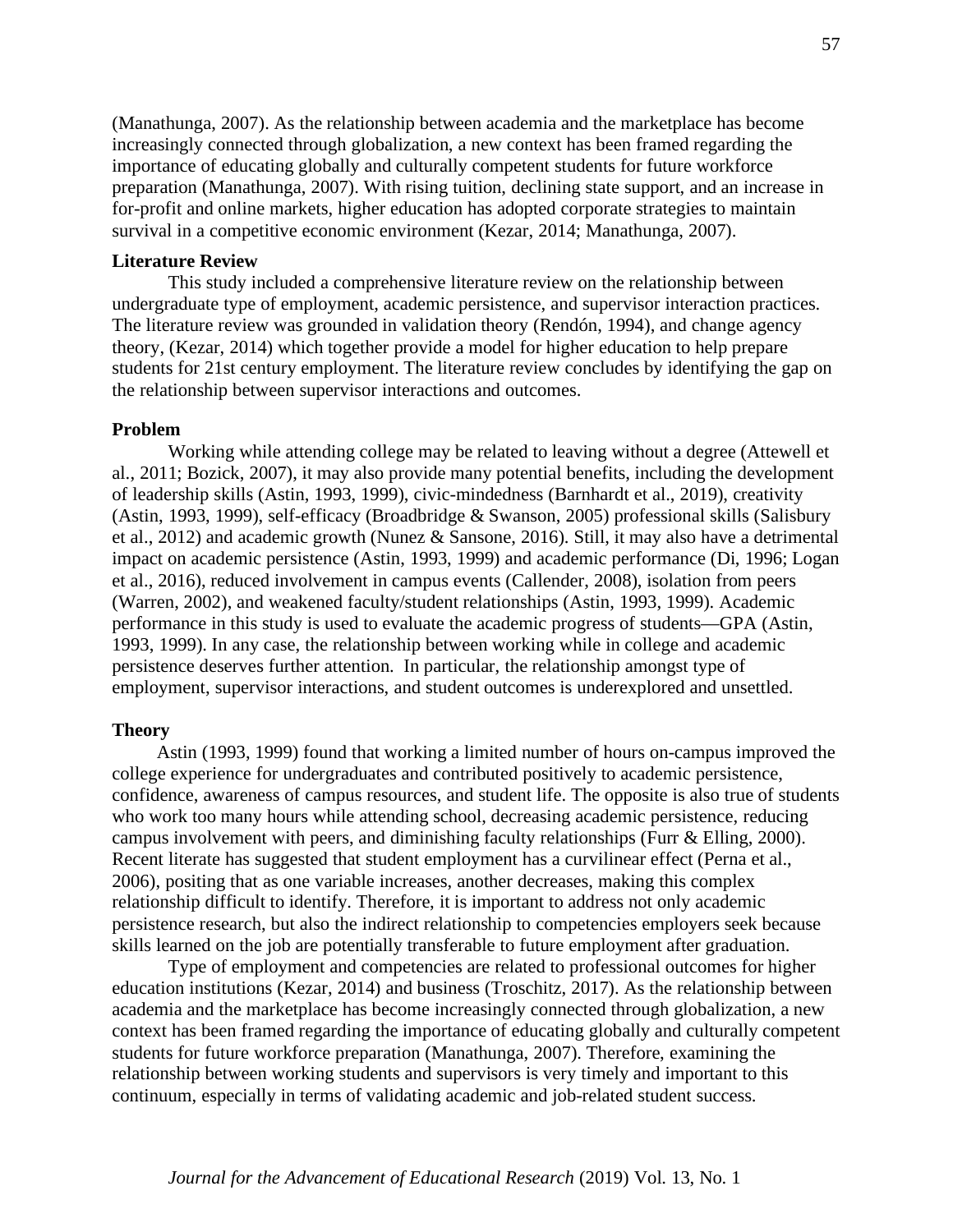Validation theory holds that students who find it difficult to get involved in college or had been previously invalidated by those at their higher education institution, struggle to succeed (Rendón, 1994). Validation refers to intentional, proactive, affirmation of students by in-and out-of-class agents (faculty, student, academic affairs staff, family members, peers, etc.). By supervisors mobilizing their experience and campus resources, they can help inspire academic persistence and increase competencies that benefit the university and future employment in tandem.

The need for students to work while pursuing their undergraduate degree is a pressing issue in higher education. Working is pervasive among undergraduates in the United States (US), primarily in response to the issue of college affordability (Davis, 2012). In view of the increase of attending college and student loan debt, working during college is becoming less of a choice for undergraduates (Perna et al., 2006). One way to address this issue is by increasing the quality of the employment experience for students who work. Working while attending college is regarded as the new norm for college students (Sallie Mae, 2017). As of 2015, about 14 million college students worked while attending college, and for the past twenty-five years above 70% of undergraduate students enrolled in U.S. postsecondary institutions were employed (Carnevale, Smith, Melton, & Price, 2015). These trends exist regardless of other student characteristics, such as family income, financial dependency, enrollment status, type of institution, age, race, and marital status (Carnevale et al, 2015). Data extending from the 1990s to present suggests that students work an average of 30 hours per week. About 40% of them are undergraduate and 76% graduate students (Carnevale et al., 2015).

| Ivational Undergraduate Working Average |                 |                             |  |  |
|-----------------------------------------|-----------------|-----------------------------|--|--|
| Year                                    | Share Working % | <b>Average Hours Worked</b> |  |  |
|                                         |                 |                             |  |  |
| 1989-1990                               | 77              | 30                          |  |  |
| 1992-1993                               | 72              | 31                          |  |  |
| 1995-1996                               | 79              | 30                          |  |  |
| 2003-2004                               | 74              | 29                          |  |  |
| 2007-2008                               | 75              | 29                          |  |  |
| 2011-2012                               | 62              | 29                          |  |  |
| 2013-2015                               | 78              | 30                          |  |  |
|                                         |                 |                             |  |  |

| Table 1 |                                        |  |
|---------|----------------------------------------|--|
|         | National Undergraduate Working Average |  |

*Note.* (Carnevale et al., 2015; NCES, 2017).

National statistics suggest over 7-in-10 students work while in college, and many are employed over 20 hours per week (Davis, 2012). This applies to Alpha University, as about 7 in-10 students work while attending the institution (Sesate, 2018). Many work to help with college affordability (Logan et al, 2016) and rising student loan debt (Bozick, 2007). Some students work at the university (Furr & Elling, 2000), others work outside the university (Astin, 1993, 1999; Di, 1996; Logan et al., 2016), while still others work multiple jobs (Beeson & Wessel, 2002; King & Bannon, 2002). For this reason, working and learning applies to most college students who attend postsecondary institutions.

**Type of employment and academic persistence.** Type of employment has an indirect relationship to academic persistence because the positive and negative aspects of working while attending college have the ability to influence the outcomes of working learners. Attaining a

58

#### *Journal for the Advancement of Educational Research* (2019) Vol. 13, No. 1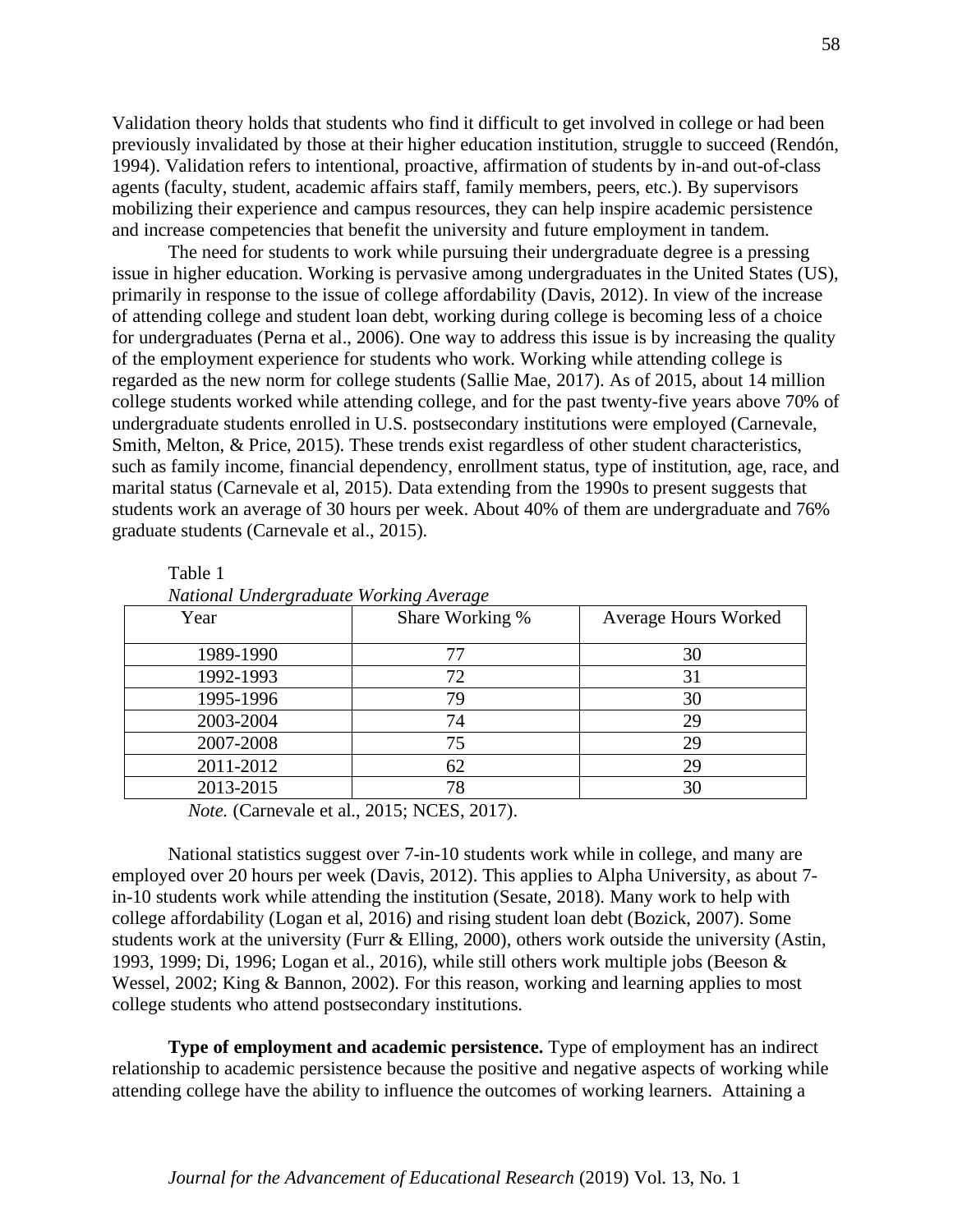bachelor's degree, higher self-reported cognition, and higher effective growth have been found to be more likely for students who worked at their higher education institution (Astin, 1993). These students had a greater chance of seeking out leadership opportunities from the college and were more likely to be engaged with the college experience, including participation in student government (Astin 1993, 1999), tutoring other students (Pascarella & Terenzini, 1991, 2005), and attending campus-based activities (Astin 1993, 1999). Students who work for their college were thought to have higher rates of persistence because of more time spent studying, participating in active and collaborative learning experiences, student interactions with faculty members (Kuh, Kinzie, Cruce, Shoup, & Gonyea, 2007), the development of civic mindedness (Barnhardt et al., 2019), and increased academic performance (Huie et al., 2014). It has been hypothesized that the more time students spend on campus, the more they gain awareness aware of campus-based resources related to persistence (Kuh et al., 2007).

The relationship between employment outside of one's college and academic persistence is complex. Working has been found to be of little influence on GPA or persistence (Harding & Harmon, 1999). Other findings have suggested students above the age of 25, who worked fulltime, received mostly A and B grades (Rowan-Kenyon, Swan, Deutsch, & Gansneder, 2010). Therefore, for adult students, working is positively associated with grades and persistence. In contrast, adult students who were not employed at all reported lower grades than the full-time students who worked (Rowan-Kenyon et al., 2010).

A considerably larger group of studies have found type of employment and academic persistence research to be mixed. The scholarship is varied and complex, indicating that the problem within the literature has not been solved. These findings include positive (Beeson  $\&$ Wessel; Huie et al., 2014; Pascarella & Terenzini, 1991, 2005; Salisbury et al., 2012), negative (Astin, 1993,1999; Attewell et al., 2011; Bozick, 2007; Di, 1996; Furr & Elling, 2000; Grant et al., 2005; King & Bannon, 2002; Perna, 2010), neutral (High, 1999; Pascarella & Terenzini, 2005), and curvilinear (Perna et al., 2006) impacts related to academic persistence and graduation. The range of studies on student employment and academic persistence are contradictory and deserve to be unpacked further.

#### **Methodology**

This chapter describes and details the methodology planned for this quantitative study. The problem, research questions and hypotheses are restated. The research design and study site are identified. The sample of students who participated in the research under IRB is discussed. Data sources used in this research are explained. Variables selected for this study sought to reduce omitted variable bias. Estimation and data analysis for the three research questions are identified.

#### **Research Questions and Hypotheses**

The research questions developed for this study included:

- 1. How does the relationship between type of employment and academic persistence vary by supervisor interactions?
- 2. What is the relative importance of supervisor interactions on academic persistence?
- 3. What is the relationship between supervisor interactions and competencies employers seek?

#### **Design**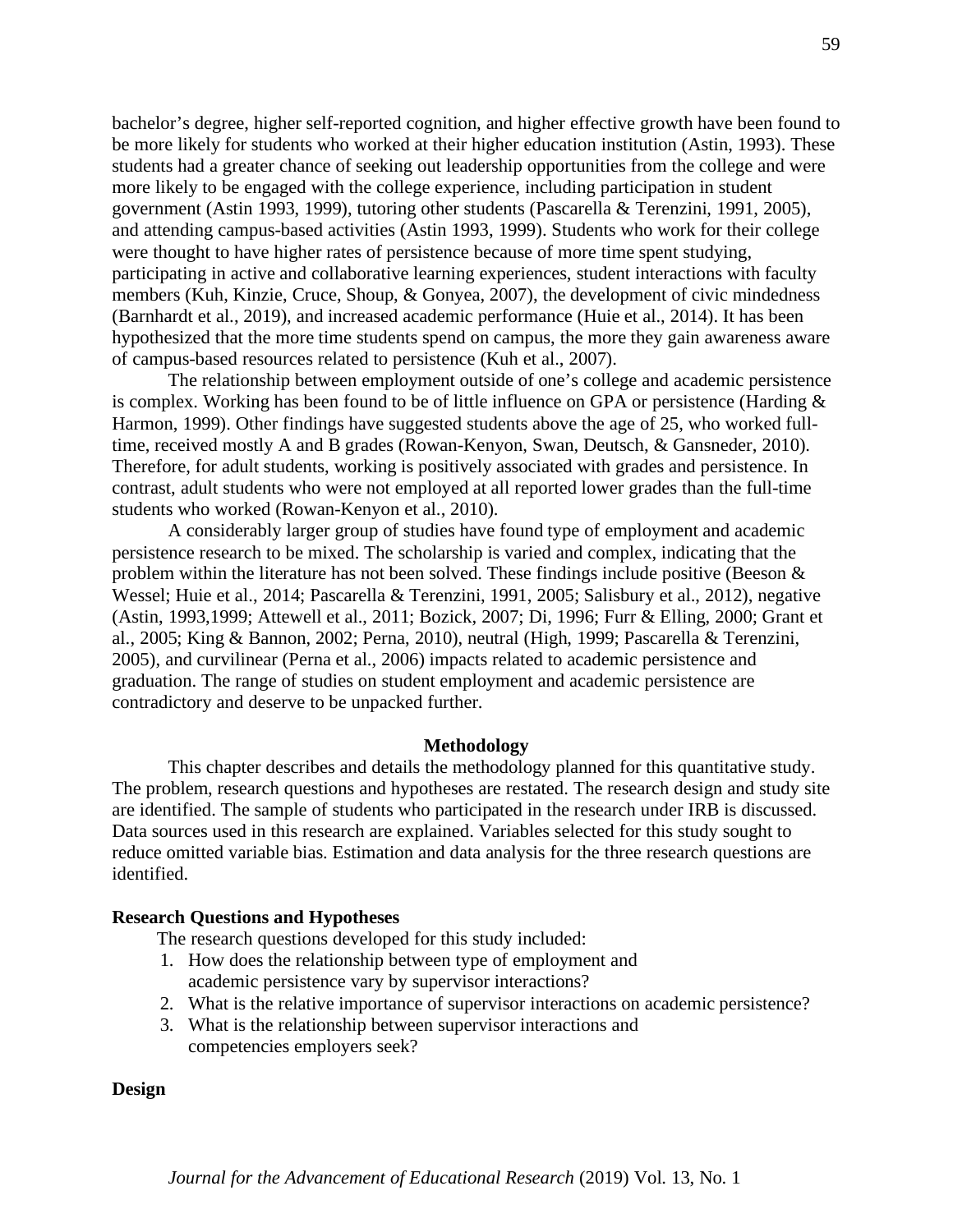Since this quantitative cross-sectional case study research is interested in the relationship among employment, student-supervisor interactions, and outcomes (academic persistence, competencies employers seek), it uses a quantitative approach (Creswell, 2013). A case study using quantitative analysis contain elements from an empirical-analytical scientific approach. A quantitative analysis in case studies depends on the phenomena under study, the research questions formulated, the type of case study, and sources of evidence used (Mills, Durepos, & Wiebe, 2010). In quantitative analysis, the goal is to strive for samples that are statistically generalizable to or of the population (Mills et al., 2010). This case study approach is crosssectional and focuses on a snapshot in time of working learners at Alpha University (n=1434) examining persistence and competencies. This study is carved out of a larger, ongoing, mixedmethods study on type of employment and student outcomes, and uses a case study approach.

The larger mixed-methods study began in 2015, with research ongoing, at Alpha University. Alpha is focused on inclusivity and delivers education through multiple campus locations. 83% of students are undergraduates. In fall 2018, first-time freshman exceeded 11,000. Females were nearly 48% and males 52% of undergraduates. Nearly 64% were state residents. Non-racial/ethnic minorities comprised nearly 62% of undergraduates. Alpha was selected as a case study because it is similar to the national landscape regarding type of employment (NACE, 2017). For example, the ongoing study has found the vast majority (over 70%) of its working learners work one job (Sesate, 2018). Similarly, many of these students worked extensively (20 or more hours per week), especially those not employed solely or at all by Alpha (Sesate, 2018). This is comparable to national statistics which find over seven in 10 students work while in college, many working over 20 hours per week (Davis, 2012). Given all this, Alpha is an appropriate site for a case study on student employment.

#### **Sample**

The sample for this study was drawn from degree-seeking, non-online undergraduates at Alpha University whose primary institution affiliation is not employee and are not postbaccalaureate students  $(n=1,434)$ . The sample sought to represent the critical mass of the undergraduate student body at Alpha University. Post-baccalaureate students were excluded because even if this population did not persist, they would still have a bachelor's degree to compete with in the labor market. International students were excluded from this survey because persistence is strong with this population (Mamiseishvili, 2012). Compared to U.S. students, international students typically display stronger college GPA's, degree plans, and academic integration positively related to persistence (Mamiseishvili, 2012). International students are also required to document the possession of adequate financial resources during the admissions process (Hill, Burch-Ragan, & Yates, 2001). Athletes were also excluded from this survey. One of the main reasons intercollegiate athletic programs are successful is due to the combined efforts made by the entire institution to ensure persistence occurs (Hill, Burch-Ragan, & Yates, 2001).

Moreover, the reason some athletes leave an institution may not have anything to do with working or academics generally (e.g., accepting a professional contract) (Beamon & Bell, 2002). Athletes also benefit from resources largely unavailable to non-athletes (e.g., extra tutoring and support resources) (Benford, 2007). Therefore, persistence includes other factors for international students and athletes. The sample was further limited to students who indicated they were currently employed on the survey (employed by Alpha/non-Alpha), allowing the focus to be on type of employment. By examining the experiences of working learners, this study may add to the literature on academic persistence and competencies employers.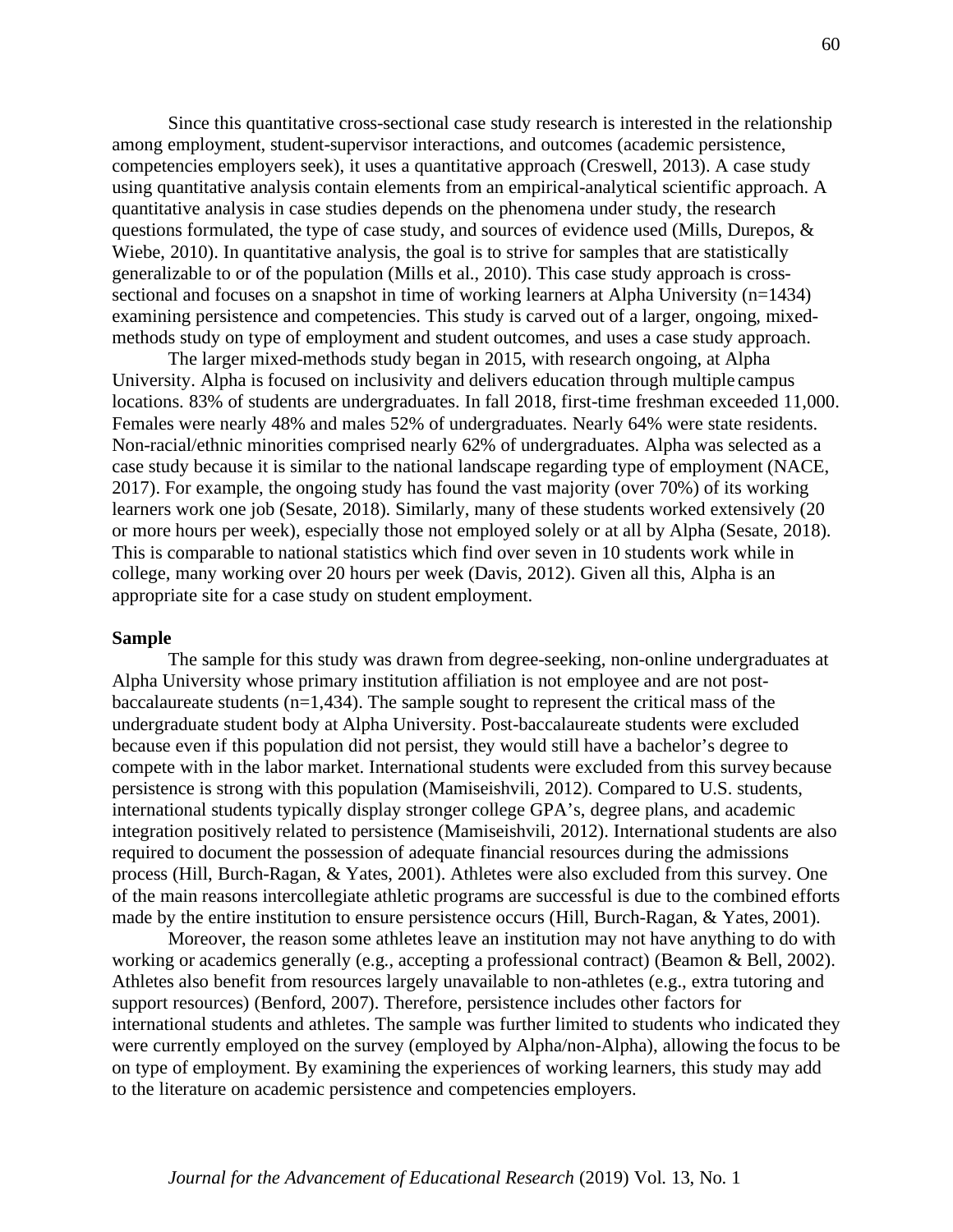Data come from a pre-existing dataset comprised of two sources: (1) responses from the 2016 Alpha Student Employment Survey (ASES) and (2) student records. The 2016 ASES is a cross-sectional survey that utilized predominantly close-ended questions, thereby providing a snapshot in time of relationships between type of employment and student outcomes. It was administered in fall 2016 by Alpha University (n=1434). A strength of the ASES is that it is not limited to Alpha University student employees. Instead, it also includes students who work outside of Alpha. This is an important distinction as much of the existing literature focuses on employment inside of one's college (Astin 1993, 1999; Furr & Elling, 2000). Further, despite working being pervasive, most students do not work solely for their institution (Logan et al., 2016). Thus, the dataset is comprised of students who are the majority of working learners. Survey data were merged with student data from administrative records. Survey data provide employment data, including type of employer (Alpha/non-Alpha), supervisor interactions, and competencies. Student records ascertained and provided by Alpha University included persistence data, along with other control variables on demographics and student enrollment.

#### **Findings**

There were 1,434 participants included in this study. Most participants were female, nonunderrepresented minority (URM), juniors/seniors, young, and higher performing students. About 6-in-10 participants were female, and 3-in-10 a URM. About 1-in-10 participants were freshmen, 2-in-10 sophomores, 3- in-10 juniors, and 4-in-10 seniors. Mean age is 23, and mean GPA is 3.36. Most participants were employed somewhere other than Alpha, and a plurality typically worked less than 20 hours per week. About 4-in-10 participants were employed by Alpha. Fewer than 1-in-10 participants provided no response regarding the number of hours they typically worked per week; less than 4-in-10 typically worked less than 20 hours per week; 3-in-10 typically worked 20-29 hours per week; and 2-in-10 typically worked more than 30 hours per week. Most participants did not interact with their supervisors for social support, supporting academics, or building confidence (Sesate, 2018). About 4-in-10 participants had a supervisor who provided social support, while  $3$ -in-10 had a supervisor who supported academics, and  $3$ -in-10 had a supervisor who built confidence. All descriptive statistics are found in Table 2.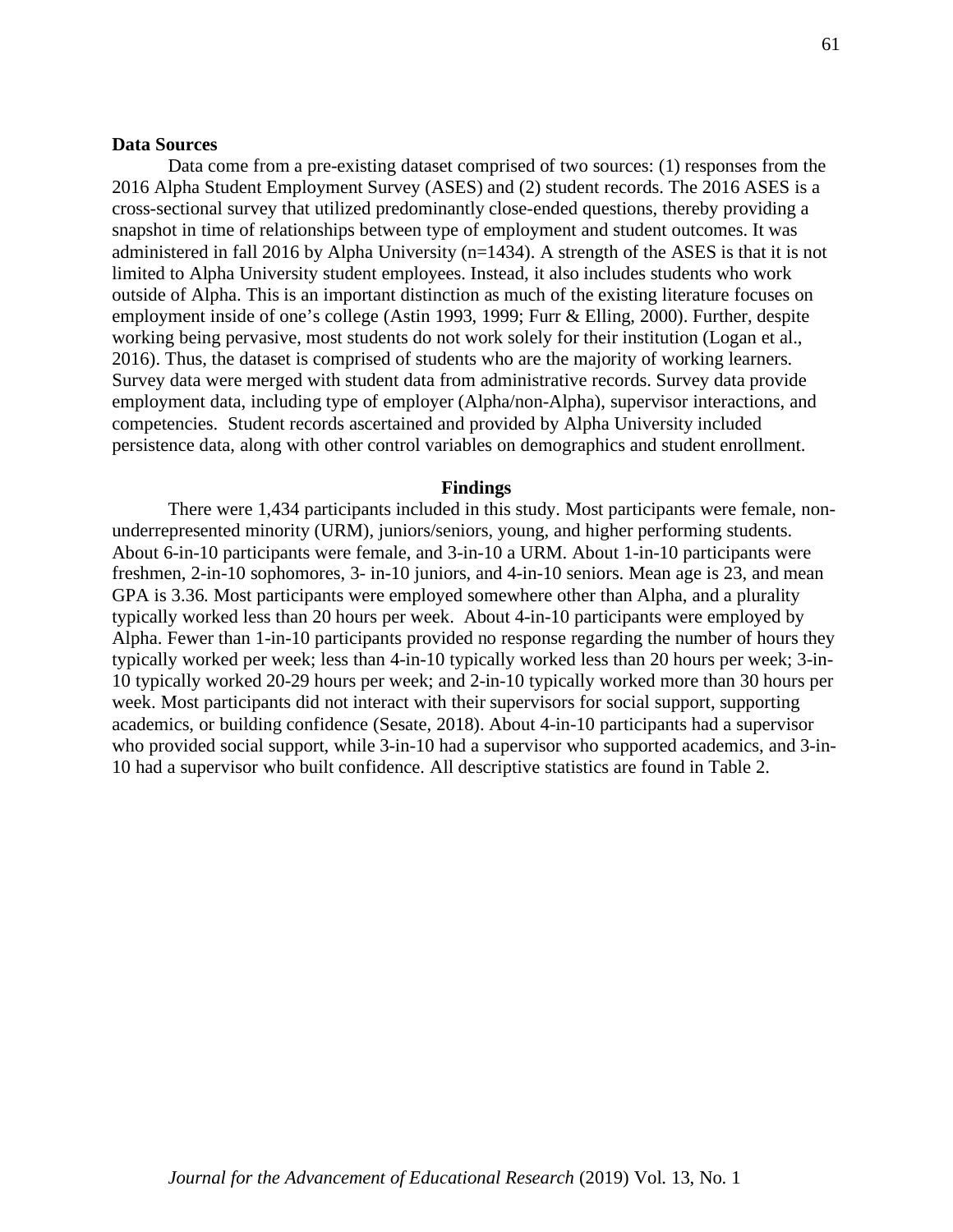Table 2 *Descriptive Statistics (n=1,434)*

| Variables               | $\boldsymbol{n}$ | $\%$  | $\boldsymbol{M}$ | <b>SD</b> | Range         |
|-------------------------|------------------|-------|------------------|-----------|---------------|
| Female                  | 853              |       | 59.48            |           |               |
| <b>URM</b>              | 407              |       | 28.38            |           |               |
| Academic Level          |                  |       |                  |           |               |
| Freshman                | 160              | 11.16 |                  |           |               |
| Sophomore               | 252              | 17.57 |                  |           |               |
| Junior                  | 431              | 30.06 |                  |           |               |
| Senior                  | 591              | 41.21 |                  |           |               |
| Age                     | 1434             |       | 23.02            | 6.60      | 18-70         |
| <b>GPA</b>              | 144              |       | 3.36             | 0.55      | $0.00 - 4.31$ |
| Alpha Employed          | 580              | 40.45 |                  |           |               |
| Hours worked/week       |                  |       |                  |           |               |
| Unknown                 | 69               |       | 4.81             |           |               |
| $<$ 20                  | 598              |       | 41.70            |           |               |
| 20-29                   | 446              |       | 31.10            |           |               |
| $30+$                   | 321              |       | 22.38            |           |               |
| Provides social support | 581              |       | 40.52            |           |               |
| Supporting academics    | 390              |       | 27.20            |           |               |
| Building confidence     | 402              |       | 28.03            |           |               |

\_\_\_\_\_\_\_\_\_\_\_\_\_\_\_\_\_\_\_\_\_\_\_\_\_\_\_\_\_\_\_\_\_\_\_\_\_\_\_\_\_\_\_\_\_\_\_\_\_\_\_\_\_\_\_\_\_\_\_\_\_\_\_\_\_\_\_\_\_\_\_\_\_\_\_\_\_\_

*Note*. Underrepresented Minority (URM): includes African American/Black, Hispanic/Latino, American Indian/Alaskan Native, and Native Hawaiian/Pacific Islander.

Of interest, no findings were significant for the three academic persistence models examined. However, all three job competency models evaluated were significant. The findings for the job competency model of teamwork has been selected for the purposes of this discussion.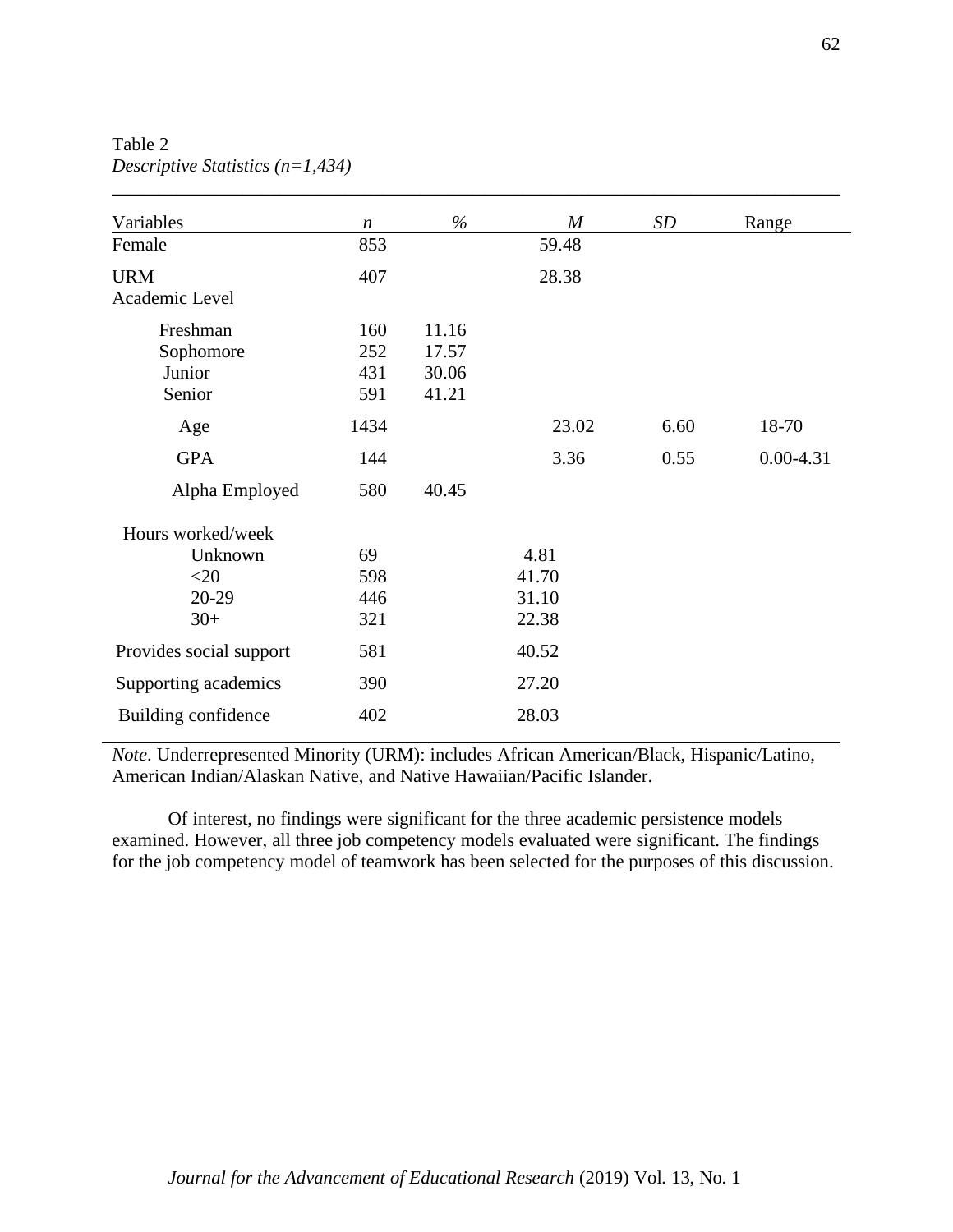#### Table 3

#### *Logistic Regression using Teamwork as the Dependent Variable*

|                                                                | Model 4: Provides  | Model 5:          | Model 6:          |
|----------------------------------------------------------------|--------------------|-------------------|-------------------|
|                                                                | Social Support     | Supporting        | Building          |
|                                                                |                    | Academics         | Confidence        |
| Variable                                                       | <b>Odds Ratio</b>  | <b>Odds Ratio</b> | <b>Odds Ratio</b> |
|                                                                | (Robust SE)        | (Robust SE)       | (Robust SE)       |
| Provides Social Support                                        | $2.270***$ (0.283) |                   |                   |
| <b>Supports Academics</b>                                      |                    | $2.767***(0.404)$ |                   |
| <b>Builds Confidence</b>                                       |                    |                   | $3.316***(0.489)$ |
| Male                                                           | $1.225*(0.148)$    | 1.085(0.129)      | 1.103(0.133)      |
| <b>URM</b>                                                     | 1.125(0.149)       | 1.143(0.153)      | 1.160(0.156)      |
| Academic Level<br>Freshman◆                                    |                    |                   |                   |
| Sophomore                                                      | 1.022(0.219)       | 1.106(0.242)      | 1.027(0.224)      |
| Junior                                                         | 1.154(0.232)       | 1.182(0.241)      | 1.109(0.229)      |
| Senior                                                         | $1.406*(0.279)$    | $1.453*(0.293)$   | 1.394 (0.284)     |
| Age (Years)                                                    | $0.971***(0.009)$  | $0.969***(0.009)$ | $0.972***(0.009)$ |
| Cum GPA                                                        | 1.006(0.106)       | 1.036(0.111)      | 1.061(0.115)      |
| Alpha Employed                                                 | $1.415***(0.190)$  | $1.441***(0.194)$ | $1.484***(0.201)$ |
| <b>Total Hours Typically Work/Week</b><br>Unknown <sup>+</sup> |                    |                   |                   |
| $<$ 20                                                         | $(0.106)$ 0.985    | 1.031(0.283)      | 0.937(0.262)      |
| $20-29$                                                        | 1.183(0.327)       | 1.199(0.333)      | 1.059(0.300)      |
| $30+$                                                          | 1.354(0.391)       | 1.368(0.397)      | 1.281 (0.379)     |
| Intercept                                                      | 1.567(0.780)       | 1.563(0.795)      | 1.461(0.751)      |
| Observations                                                   | 1,434              | 1,434             | 1,434             |
| Pseudo R-squared                                               | 0.0396             | 0.0445            | 0.0556            |
| Log Lik                                                        | $-885$             | $-880.5$          | $-870.3$          |

*Note.* Coefficients are in odds ratios. SE=Robust standard error in parentheses. Values rounded to hundredths place. Underrepresented Minority (URM): includes African American/Black, Hispanic/Latino, American Indian/Alaskan Native, and Native Hawaiian/Pacific Islander. ♦ = Reference group. Control Variables: Sex, URM, Academic Level, Age, GPA, Type of Employer, Hours Worked Per Week.

\**p* < 0.10, \*\**p* < 0.05, \*\*\**p* < 0.01.

#### **Supervisor Interactions and Teamwork.**

Models 4, 5, and 6 have the dependent variable of teamwork and the independent variables of provides social support, supporting academics, and building confidence. All models found the relationship between each type of supervisor interaction and the competency of teamwork to be significant  $(p < .05)$ . Accordingly, each null hypothesis was rejected. The probability of developing teamwork skills is 60%. This suggests that it is more common to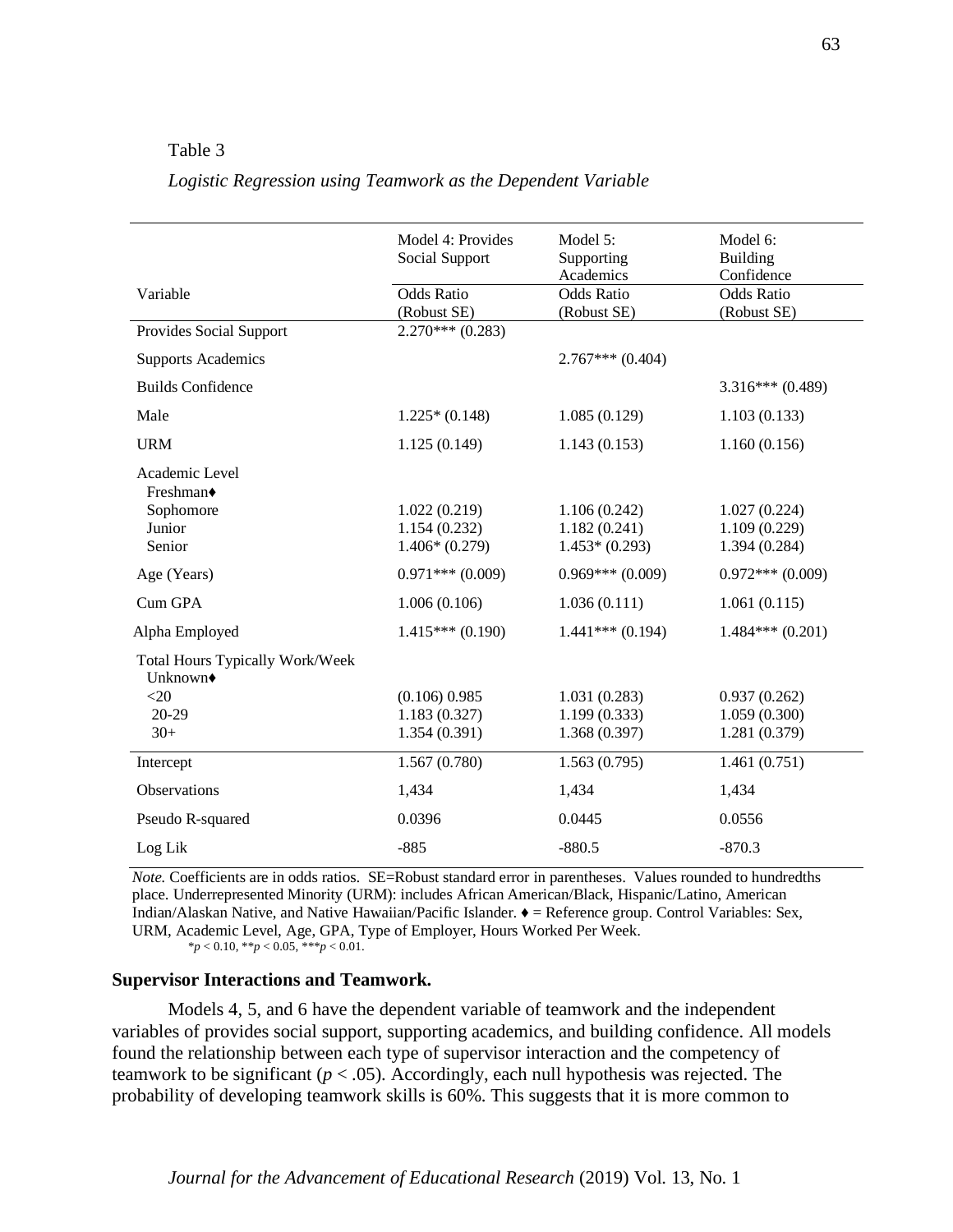develop communication skills than teamwork skills.

As shown in Figure 1, the average marginal effect of having a supervisor who provides social support, as opposed to one who does not, is associated with about a 17% increase in the probability of developing teamwork skills.



Figure 1. Model 4: Provides social support for teamwork.

As illustrated in Figure 2, the average marginal effect of having a supervisor who supports academics, as opposed to one who does not, is associated with about a 20% increase in the probability of developing teamwork skills.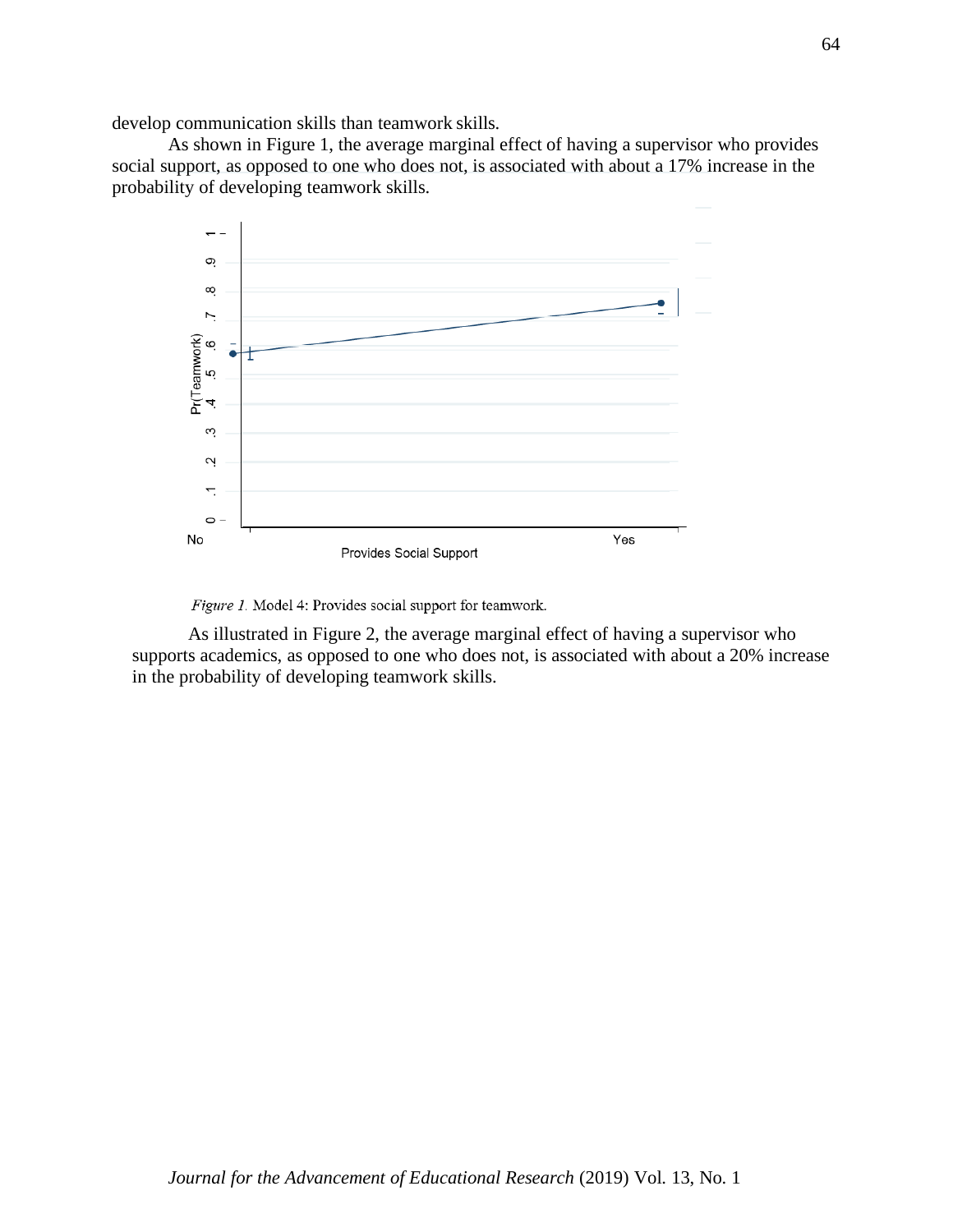

Figure 2. Model 5: Supporting academics for teamwork.

As identified in Figure 3, the average marginal effect of having a supervisor who builds confidence, as opposed to one that does not, is associated with about a 23% increase in the probability of developing teamwork skills.



Figure 3. Model 6: Building confidence for teamwork.

Together these findings suggest that while any of the three types of supervisor

*Journal for the Advancement of Educational Research* (2019) Vol. 13, No. 1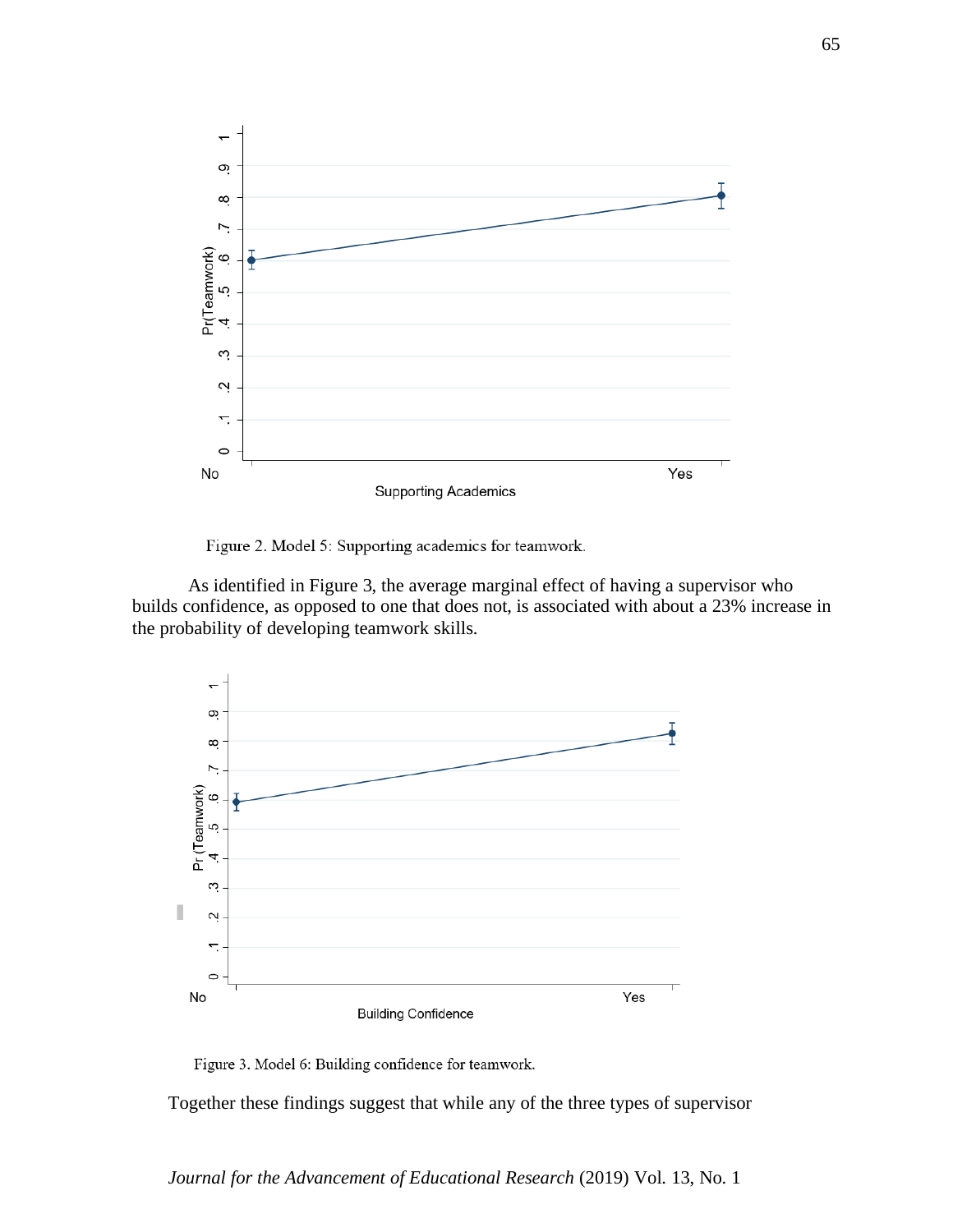interactions are important for working learners, supporting academics is greater than providing social support. Building confidence, however, is most strongly related to the competency of teamwork, as opposed to providing social support or supporting academics.

#### **Recommendations for Future Research**

It is recommended that future research replicate this research in three ways. First, it would be informative to analyze data from additional years as it becomes available. While the research may potentially translate to other large, public, research, institutions in the western United States, it may not do so to institutions with different characteristics and contexts. The results may change when examining other timeframes. Additional variables may also be added beyond what was used to conduct this research. For instance, financial aid variables are missing from this study. Additionally, this work may be extended to other student populations (e.g., online, athletes, or international students), and/or other competencies not examined here (e.g., conflict resolution, critical thinking, and interpersonal skills). Second, the same timeframe of fall 2017 should be examined at different large, public, research institutions, as well as those possessing different policy, missions and visions, and internal dynamics. In so doing, comparative studies would emerge from alternative institutions which account for context and other relevant factors. Third, national-level longitudinal data analyses would be informative. Despite a cross-sectional quantitative study providing a snapshot in time of Alpha University, it does not fully capture the trends or outcomes of the institution (Babbie, 2007). A national approach could provide further insights by examining the overall demands being imposed on state colleges or universities and how this relates to type of employment, supervisor interactions, and student outcomes.

#### **Discussion**

Despite the resources available at higher education institutions, degree-seeking bachelor's students are not graduating. Even for students who do graduate, employers do not believe students are prepared for the workforce. Academic persistence is an important metric to increase graduation outcomes and working is pervasive amongst those who attend college. Universities will need to reexamine this relationship as they prepare 21<sup>st</sup> century learners for the future global economy. Supervisors provide an underexplored outlet for working learners who are seeking learned job competencies as a form of mentoring. As the needs of employers only become more intricate in the future, supervisors can help students and the marketplace succeed through shared practices.

#### **References**

- Astin, A. W. (1993). *What matters in college? Four critical years revisited*. San Francisco, CA: Jossey-Bass.
- Astin, A. W. (1999). Student involvement: A developmental theory for higher education*. Journal of College Student Development, 40,* 518-529.
- Attewell, P., Heil, S., & Reisel, L. (2011). Competing explanations of undergraduate noncompletion. *American Educational Research Journal*, *48*(3), 536-559.
- Babbie, E. (2007). *The practice of social research* (11th ed.). Belmont, CA: Wadsworth/Thomson.
- Barnhardt, C. L., Trolian, T. L., An, B. P., Rossmann, P. D., & Morgan, D. L. (2019). Civic learning while earning? The role of student employment in cultivating civic commitments and skills. *Review of Higher Education, 42*(2), 707-737.
- Beamon, K., & Bell, P. (2002). "Going pro": The deferential effects of high aspirations for a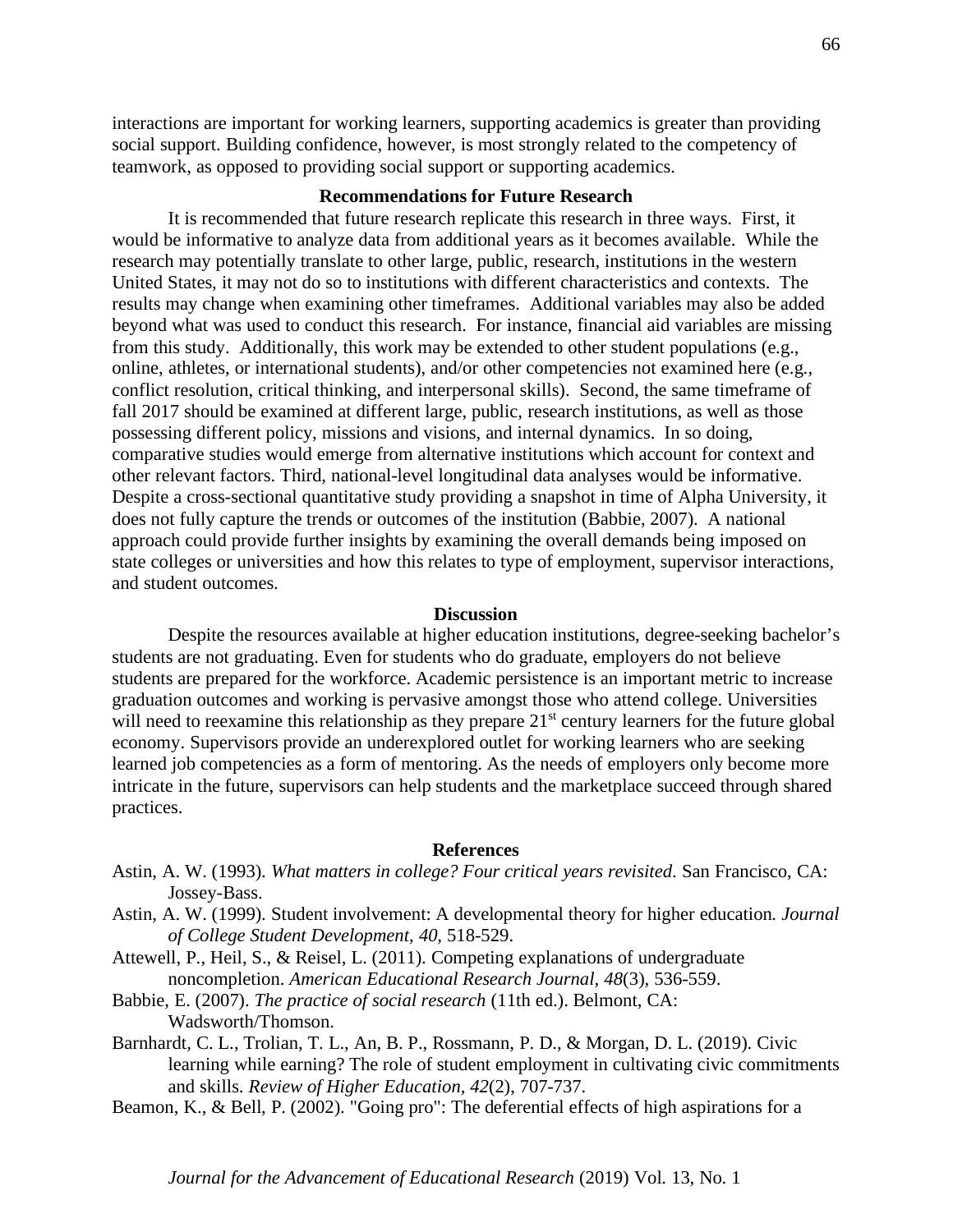professional sports career on African-American student athletes and white student athletes. *Race & Society, 5*(2), 179-197.

- Beeson, M. J., & Wessel, R. D. (2002). The impact of working on campus on the academic persistence of freshman. *Journal of Student Financial Aid*, *32*(2), 37-45.
- Benford, R. D. (2007). The college sports reform movement: Reframing the "edutainment" industry. *The Sociological Quarterly, 48*(1), 1-28.
- Bozick, R. (2007). Making it through the first year of college: The role of students' economic resources, employment, and living arrangements. *Sociology of Education*, *80*(3), 261- 285.
- Broadbridge, A., & Swanson, V. (2005). Earning and learning: How term-time employment impacts on students' adjustment to university life. *Journal of Education and Work*, *18*, 235-249.
- Broton, K. M., Goldrick-Rab, S., & Benson, J. (2016) Working for college: the causal impacts of financial grants on undergraduate employment. *Educational Evaluation and Policy Analysis*, 477-494.
- Callender, C. (2008). The impact of term-time employment on higher education student's academic attainment and achievement. *Journal of Education Policy, 23*(4), 359–377.
- Carnevale, A. P., Smith, N., Melton, M., & Price, E. W. (2015). Learning while earning: The new normal. Georgetown University. Center on Education and the Workforce. McCourt School of Public Policy.
- Cole, R. (2017). Shaping (global) leaders or creating (global) citizens? Considering the competing purposes of higher education. *The Good Society, 25*(2-3), 289-312.
- College Data. (n.d.). *What's the price tag for a college education?* Retrieved from [https://www.collegedata.com/en/pay-your-way/college-sticker-shock/how-much-does](https://www.collegedata.com/en/pay-your-way/college-sticker-shock/how-much-does-college-cost/whats-the-price-tag-for-a-college-education/)[college-cost/whats-the-price-tag-for-a-college-education/](https://www.collegedata.com/en/pay-your-way/college-sticker-shock/how-much-does-college-cost/whats-the-price-tag-for-a-college-education/)
- Creswell, J. W. (2013). *Research design: Qualitative, quantitative, and mixed methods approaches*. Thousand Oaks, CA: SAGE.
- Davis, J. (2012). *School enrollment and work status: 2011*. Washington, DC: U.S. Census Bureau. Retrieved from [https://www.census.gov/prod/2013pubs/acsbr 11-14.pdf](https://www.census.gov/prod/2013pubs/acsbr%2011-14.pdf)
- Di, X. (1996). Teaching real world students: A study of the relationship between students' academic achievement and daily-life interfering and remedial factors. *College Student Journal, 30*(2), 238–253.
- Docherty, M., Gullan, R., & Phillips, R. (2018). Confirming the factor structure of a mentorship measure for college students. *Journal of College Student Development, 59*(3), 372-376.
- Furr, S. R., & Elling, T. W. (2000). The influence of work on college student development. *NASPA Journal, 37*(2), 454–470.
- Grant, D., Hawkins, C., Hawkins, R., & Smith, M. L. (2005). The relationships among hours employed, perceived work interference, and grades as reported by undergraduate social work students. *Journal of Social Work Education*, *41*(1), 13–27.
- Harding, E., & Harmon, L. (1999). *Higher education students' off- campus work patterns*. Institute for Public Policy. Olympia: Washington State.
- High, R. V. (1999). *Employment of college students*. Rockville Center, NY: Molloy College, Department of Mathematics.
- Hill, K., Burch-Ragan, K. M., Yates, D. Y. (2001) Current and future trends facing student athletes. *New Directions for Student Services* (Spring), 65-80.
- Huie, F. C., Winsler, A., & Kitsantas, A. (2014). Employment and first-year college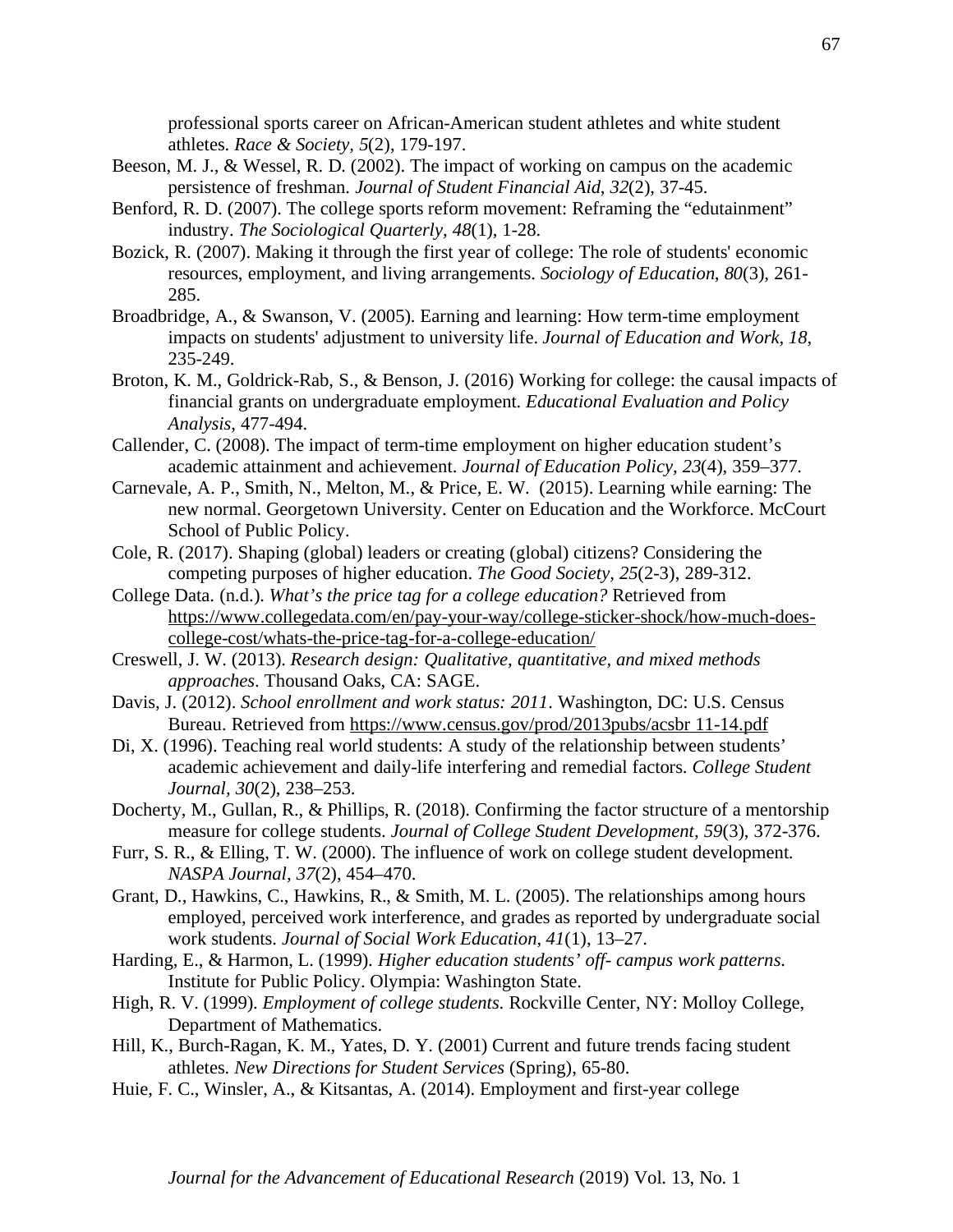achievement: the role of self-regulation and motivation. *Journal of Education and Work, 27*(1), 110–135.

- Kezar, A. (2014). *How colleges change: Understanding, learning, and enacting chance*. New York, NY: Routledge.
- King, J. E., & Bannon, E. (2002). At what cost? The price that working students pay for a college education*.* Washington, DC: *State PIRGs Higher Education Project*.
- Kuh, G. D., Kinzie, J., Cruce, T., Shoup, R., & Gonyea, R. M. (2007). *Connecting the dots: Multi-faceted analyses of the relationships between student engagement results from the NSSE, and the institutional practices and conditions that foster student success*. Final report prepared for the Lumina Foundation for Education Grant # 2518. Bloomington, IN: Indiana University Center for Postsecondary Research.
- Lewis, J. S. (2008). Student workers can learn more on the job. *Chronicle of Higher Education, 54*(41), 1. Retrieved from http://login.ezproxy1.lib.asu.edu/login?url=https://searchproquest-com.ezproxy1.lib.asu.edu/docview/61993353?accountid=4485
- Logan, J., Hughes, T., & Logan, B. (2016). Overworked? An observation of the relationship between student employment and academic performance. *Journal of College Student Retention: Research, Theory & Practice, 18*(3), 250-262.
- Manathunga, C. (2007). Supervision as mentoring: The role of power and boundary crossing. *Studies in Continuing Education*, *29*(2), 207-221.
- Mamiseishvili, K. (2012). International student persistence in U.S. postsecondary institutions. *Higher Education: The International Journal of Higher Education and Educational Planning, 64*(1), 1-17.
- Mills, A.J., Durepos, G., & Wiebe, E. (2010). *Encyclopedia of Case Study Research*. Thousand Oaks: SAGE Publications.
- National Center for Education Statistics (NCES). (2012). *Higher education: Gaps in access and persistence study*. Washington, DC: U. S. Government Printing Office. Retrieved from [http://nces.ed.gov/pubs2012/2012046/chapter6\\_9.asp](http://nces.ed.gov/pubs2012/2012046/chapter6_9.asp)
- National Center for Education Statistics (NCES). (2017). *College student employment*. Retrieved from [https://nces.ed.gov/programs/coe/pdf/coe\\_ssa.pdf](https://nces.ed.gov/programs/coe/pdf/coe_ssa.pdf)
- National Association of Colleges and Employers (NACE). (2017). *The attributes employers seek on a candidate's resume*. Retrieved from [http://www.naceweb.org/talent](http://www.naceweb.org/talent-acquisition/candidate-selection/what-employers-seek-on-a-resume/)[acquisition/candidate-selection/what-employers-seek-on-a-resume/](http://www.naceweb.org/talent-acquisition/candidate-selection/what-employers-seek-on-a-resume/)
- Nunez, A. M., & Sansone, V. A. (2016). Earning and learning: Exploring the meaning of work in the experiences of first-generation Latino college students. *The Review of Higher Education, 40*(1), 91-116.
- Pascarella, E. & Terenzini, P. T. (1991). *How college affects students*. San Francisco, CA: Jossey-Bass.
- Pascarella, E., & Terenzini, P. (2005). *How college affects students: A third decade of research*  (1st ed.). San Francisco, CA: Jossey-Bass.
- Perna, L., Cooper, M. A., & Li, C. (2006). *Improving educational opportunities for students who work*. Prepared for the Indiana Project on Academic Success. Bloomington, IN: Project on Academic Success.
- Perna, L. W. (Ed.). (2010). *Understanding the working college student new research and its implications for policy and practice* (1st ed.). Sterling, VA.: Stylus.
- Rendón, L. I. (1994). Validating culturally diverse students: Toward a new model of learning and student development. *Innovative Higher Education*, *19*(1), 33–51.